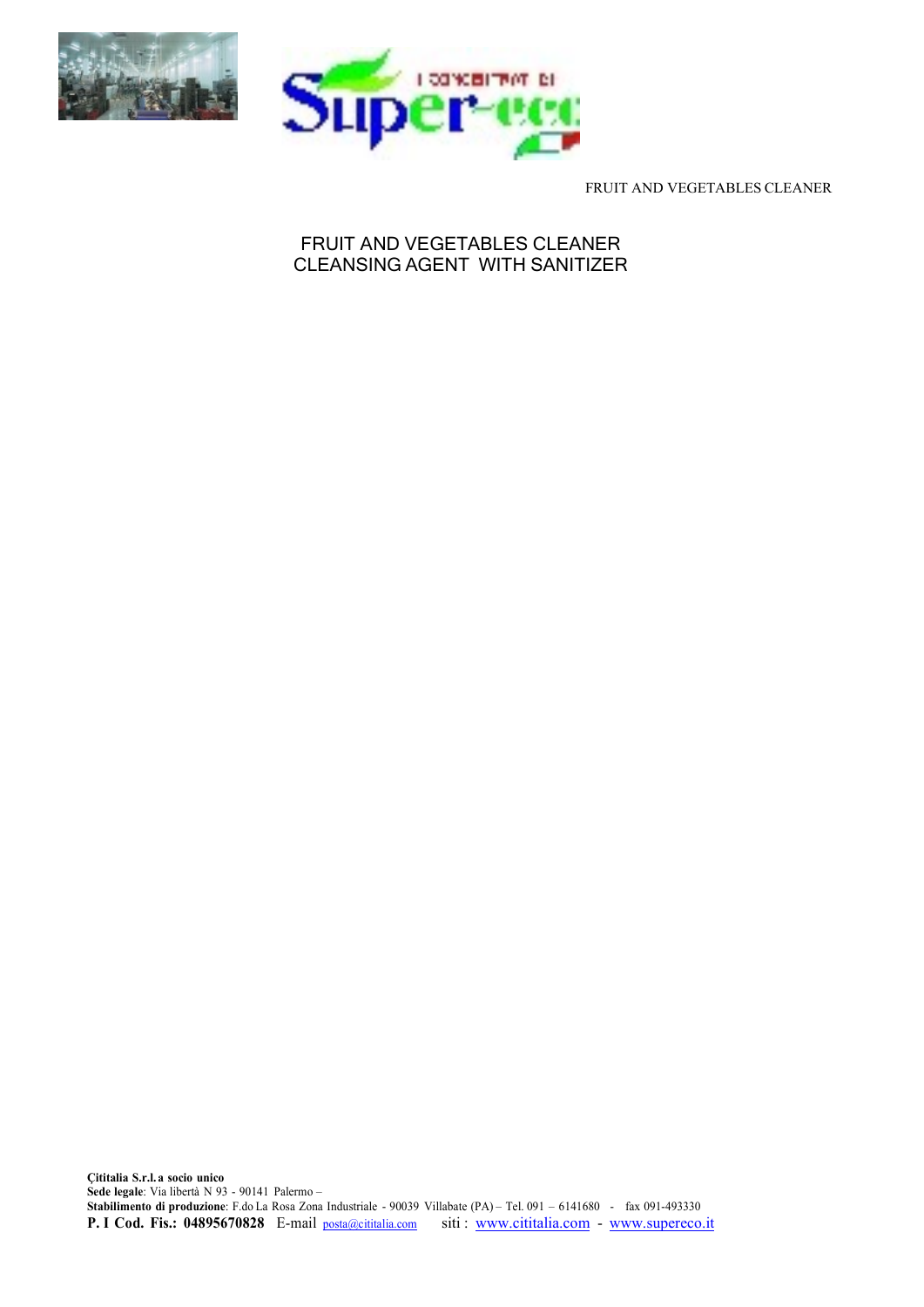



FIELDS OF

### EMPLOYMENT:

Processing of truit and citations fruits. Specific product for the washing process of fruit and vegetables, before their packaging.

#### **BENEFITS**

It cleans deeply.

It doesn't leave unpleasant flavours like in the case of are used products with a base of chlorine. It reduces notably putrefaction's danger.

Extends the life of the finished products on display counters.

FRUIT AND VEGETABLES CLEANER is a detergent concentrated solution with sanitizer based on glycine amino quaternized. a new active principle of the amphoteric family that behaves in a manner similar to quaternary ammonium salts. But with the advantage not to leave traces once rinsed. Its special formulation (surfactants and sanitizers), allows to remove chemical fertilizers and residual fungicides, marks of parasites and pollution from fruits and various vegetables before packaging.

FRUIT AND VEGETABLES CLEANER works in a big range of action against a vast variety of bacteria, ferments and fungi.

FRUIT AND VEGETABLES CLEANER It can works in a large range of pH and with an ample rang of temperature.

The products treated with FRUIT AND VEGETABLES CLEANER remain without marks of detergents because the hygienic action, developed from the glycine amino quaternized, is synergic with the cleansing action that breaks up the dirty from the surfaces. On the other hand it attacks It attacks the bond that creates the oils emulsifiers used in pesticides to seal the active ingredients contained therein.

Such action has the advantage to disperse in the mass of the washing water all the pollutions that come from the agricultural cultivations. In the following rinse, the products will be without any trace.

## USE:

FRUIT AND VEGETABLES CLEANER, we suggest to use it to the 0,1% dosing it in the wash tank; it is opportune to install an automatic system for the dosing, constituted by a dosing- pump with a water-meter. Our technical service can give you the opportune indications.

For a synergic action of FRUIT AND

### VEGETABLES CLEANER is

recommended the use of PEROXY to the

0.05%.

type **-Detergent with sanitizer** Flammability -Flameproof Toxicity -Light toxicity in solution with water. Don't swallow Smell -Typical

Colour -Light yellow



pH  $-8.7 + (-0.5)$ Composition -Surfac tant and scattering agents added with biodegradable sanitizer. NOTE: - The contents of this document is

based on our own knowledge and experience on the product. It's given as an indication, do not assume our responsibility for particular applications.